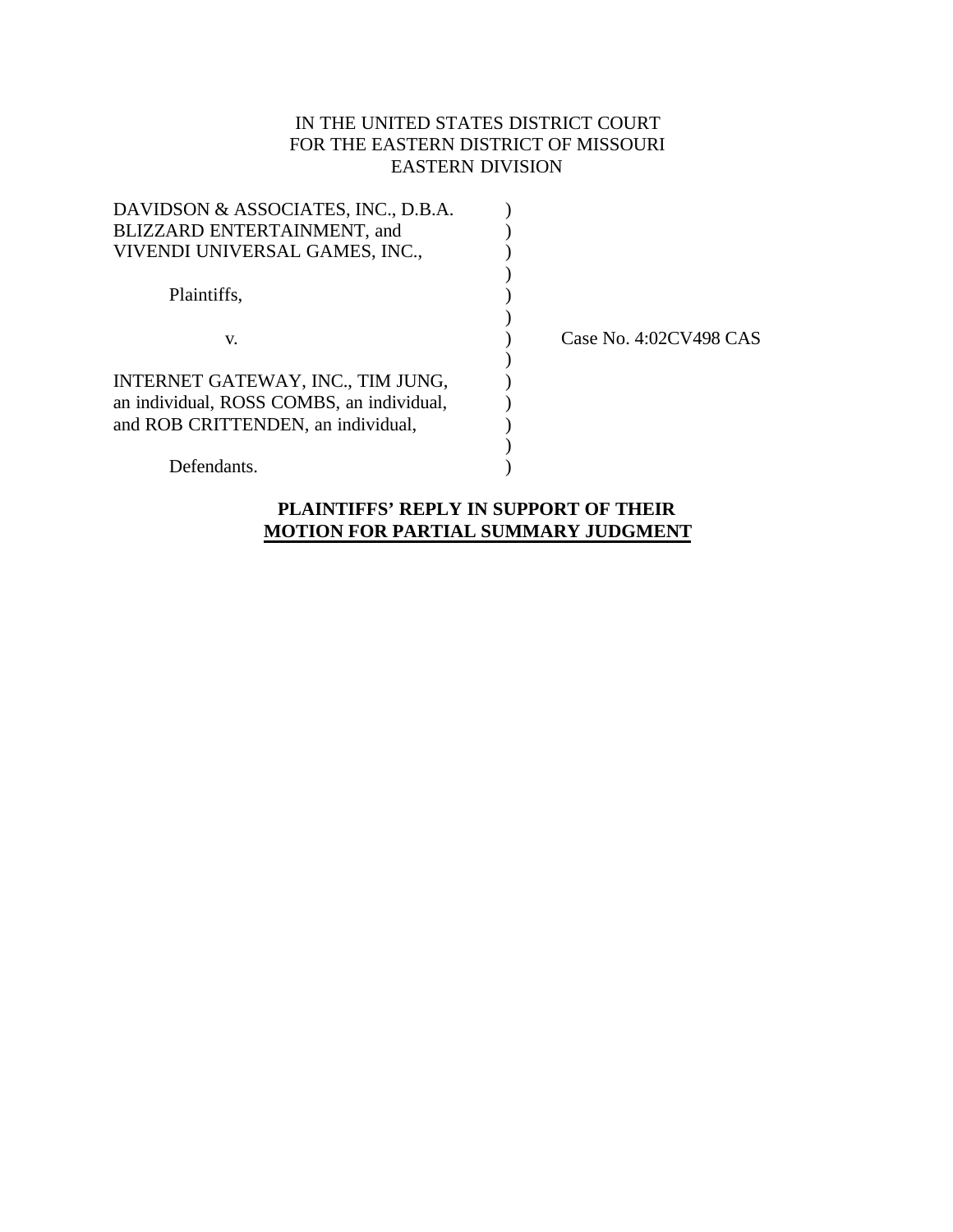# **TABLE OF CONTENTS**

| I.  |                 | The End User License Agreements and Battle.net <sup>®</sup> Terms of Use Agreed to By |  |  |  |
|-----|-----------------|---------------------------------------------------------------------------------------|--|--|--|
|     | A.              | California Law -- Which Has Repeatedly Enforced "Click Wrap" License                  |  |  |  |
|     |                 | The contracts are valid and enforceable under California law. 3<br>1.                 |  |  |  |
|     |                 | 2.                                                                                    |  |  |  |
|     |                 | 3.                                                                                    |  |  |  |
|     | <b>B.</b>       |                                                                                       |  |  |  |
|     | $\mathcal{C}$ . | The Doctrine of "Copyright Misuse" Does Not Excuse Defendants' Breach. 8              |  |  |  |
| II. |                 | Blizzard's DMCA Claims are Based Upon a Sound Construction of the Act. 10             |  |  |  |
|     | A.              | Defendants Did Not Have Authority to Access Battle.net Mode Via a Fake                |  |  |  |
|     | <b>B.</b>       |                                                                                       |  |  |  |
|     |                 |                                                                                       |  |  |  |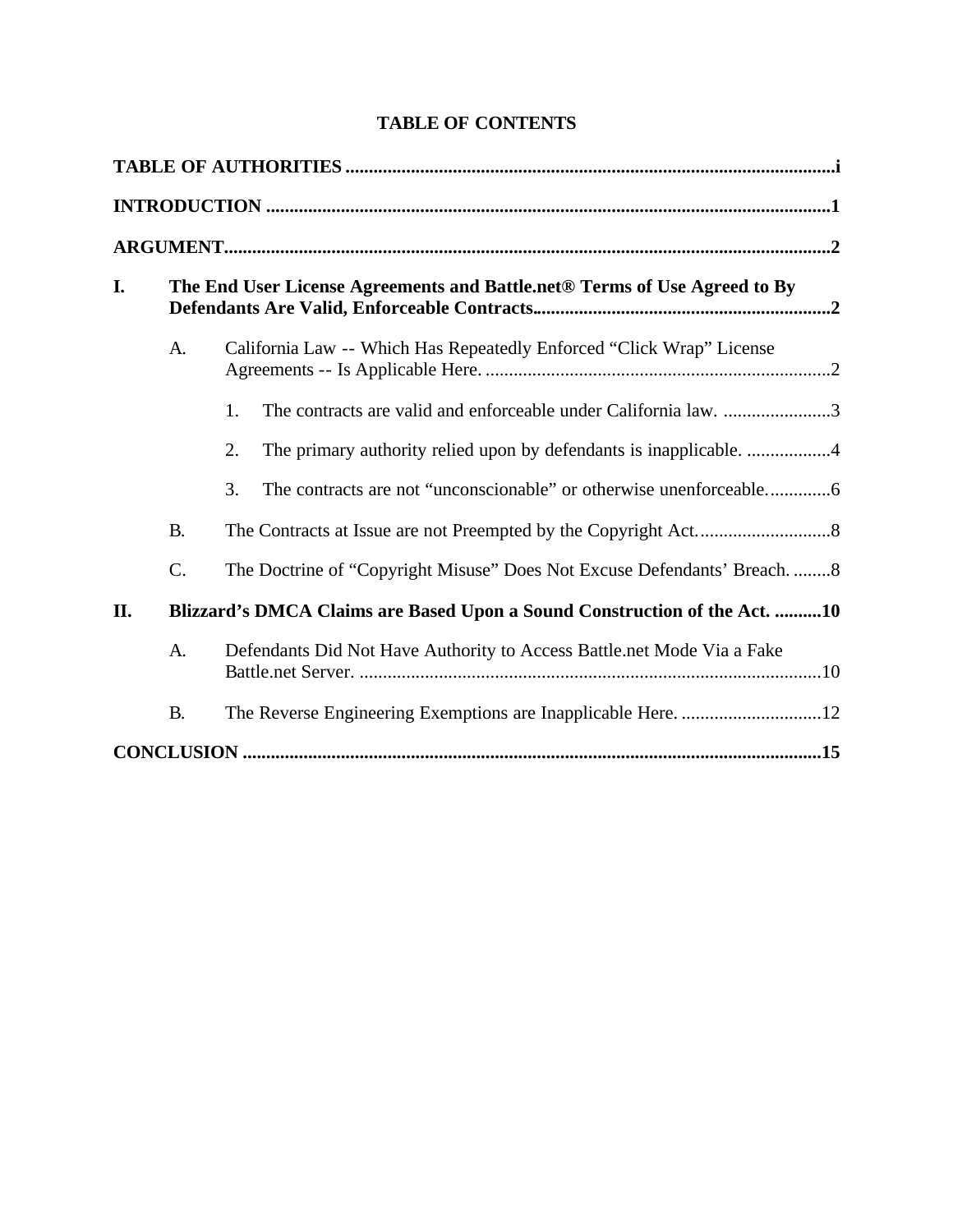# **TABLE OF AUTHORITIES**

| <b>Cases</b>                                                  |
|---------------------------------------------------------------|
| Amtech Lighting Servs v. Payless Cashways, Inc.,              |
|                                                               |
| Assessment Techs., Inc. v. WIREdata, Inc.,                    |
|                                                               |
| Bischoff v. DirecTV, Inc.,                                    |
|                                                               |
| Bowers v. Baystate Techs., Inc.,                              |
| 320 F.3d 1317, cert. denied, Baystate Techs., Inc. v. Bowers, |
|                                                               |
| Comb v. PayPal, Inc.,                                         |
|                                                               |
| DeJohn v. .TV Corp. Int'l,                                    |
|                                                               |
| Hotmail Corp. v. Van\$ Money Pie Inc.,                        |
|                                                               |
| i.LAN Systems, Inc. v. Net Scout Service Level Corp.,         |
|                                                               |
| In re Erickson Partnership,                                   |
| Klocek v. Gateway, Inc.,                                      |
|                                                               |
| Lasercomb Am., Inc. v. Reynolds,                              |
|                                                               |
| Lexmark Int'l, Inc. v. Static Control Components, Inc.,       |
|                                                               |
| People v. Network Assocs., Inc.,                              |
|                                                               |
| PVI, Inc. v. Ratiopharm GmbH,                                 |
|                                                               |
| Pollstar v. Gigmania, Ltd.,                                   |
|                                                               |
| Practice Mgmt. Info. Corp. v. Am. Med. Ass'n,                 |
|                                                               |
| ProCD, Inc. v. Zeidenberg,                                    |
|                                                               |
| Sega Enterprises Ltd v. Accolade, Inc.,                       |
|                                                               |
| Sony Computer Entm't Am. Inc. v. GameMasters,                 |
|                                                               |
| Stomp, Inc. v. NeatO, LLC,                                    |
|                                                               |
| Syncsort Inc. v. Sequential Software, Inc.,                   |
|                                                               |
| Triad System Corp. v. Southeastern Express Co.,               |
|                                                               |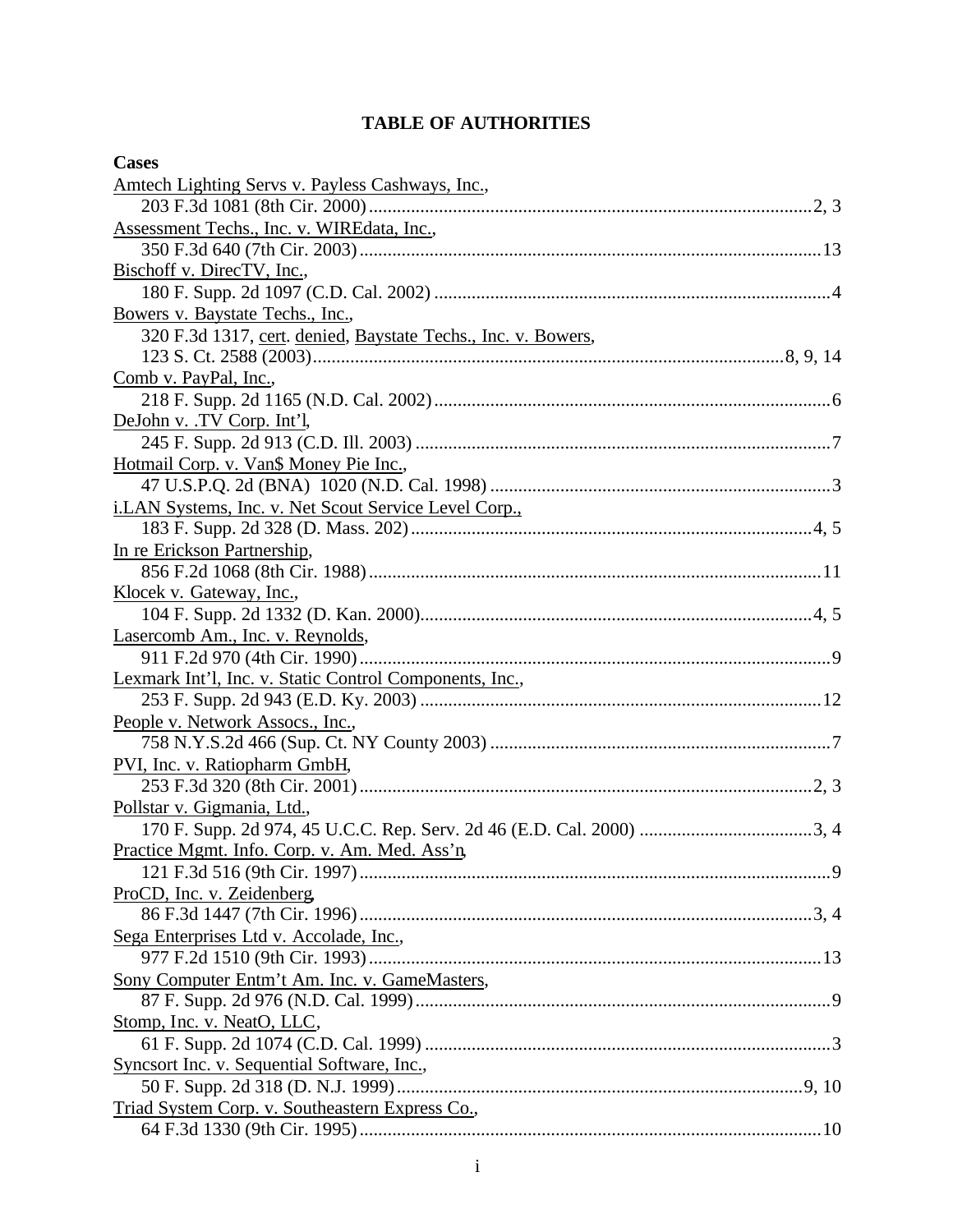| United Tel. Co. of Missouri v. Johnson Publ'g Co., Inc.,                         |  |
|----------------------------------------------------------------------------------|--|
|                                                                                  |  |
| Universal City Studios, Inc. v. Reimerdes,                                       |  |
| 111 F. Supp. 2d 294 (S.D.N.Y. 2000),                                             |  |
| aff'd, Universal City Studios, Inc. v. Corley, 273 F.3d 429 (2d Cir. 2001) 11,12 |  |
| Vault Corp. v. Quaid Software Ltd.,                                              |  |
|                                                                                  |  |
|                                                                                  |  |

# **Statutes and Other Materials**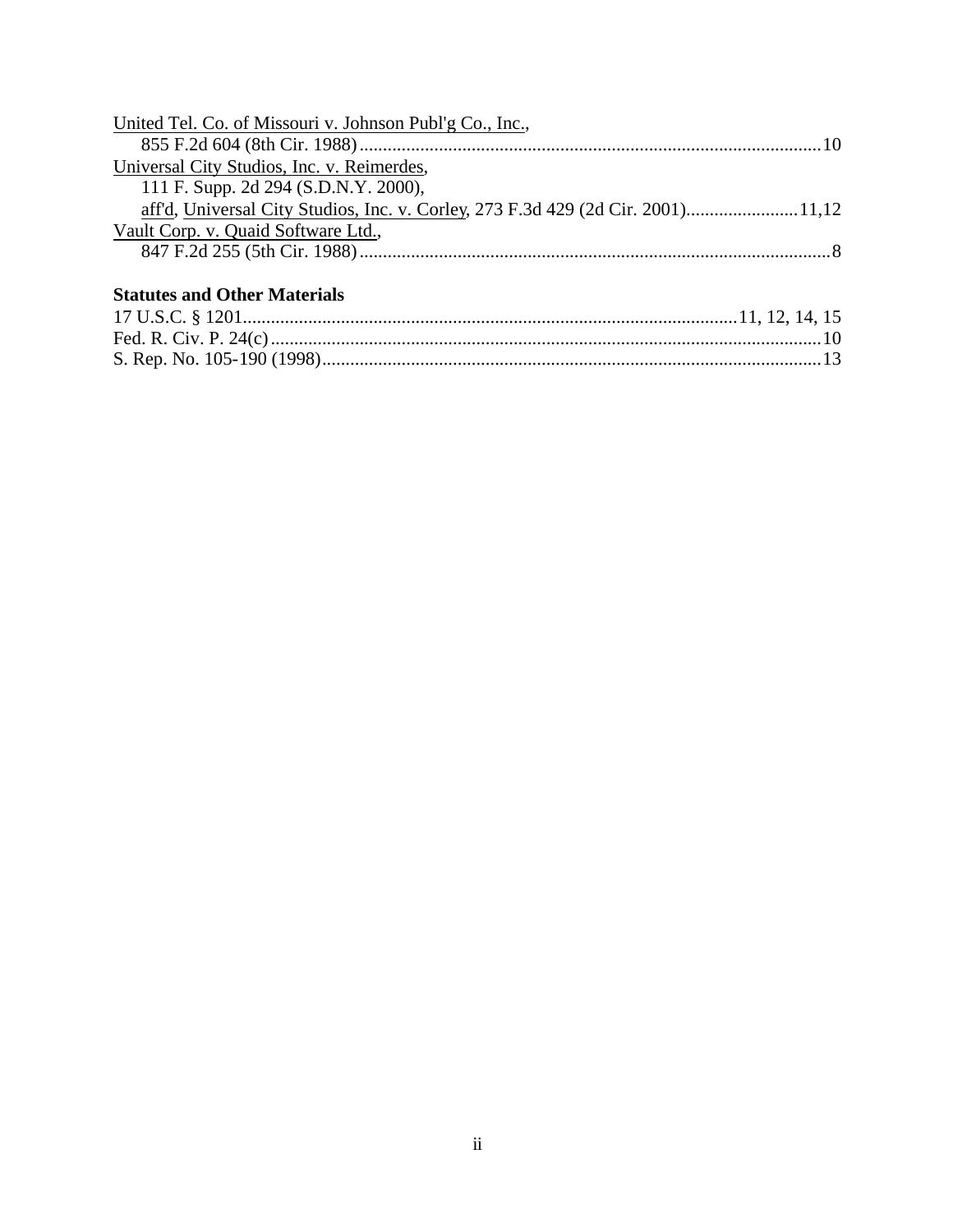#### **INTRODUCTION**

If defendants did not want to play Blizzard games on the Battle.net service or did not wish to agree to Blizzard's license agreements and the Battle.net® Terms of Use, then they had a powerful, perfectly legal remedy available to them: they could have gone elsewhere in the marketplace. Defendants were entitled to return their games for a full refund (Sup. Fcts.  $\P$  14), <sup>1</sup> and could have given their \$50 to one of Blizzard's many competitors. They could have spent their money on any number of other amusements. They even could have done what the founders of Blizzard did when they were dissatisfied with the current state of the computer game market, and created their own new and innovative computer games and gaming service.

Defendants could have done any of those things, but they didn't. Instead, they purchased Blizzard games -- indeed, sometimes acquiring multiple Blizzard game titles over time -- and agreed to the licenses for those games. But unlike millions of other law-abiding game users, they decided that federal law and licenses they explicitly agreed to did not apply to them. As defendants would have it, fifty dollars buys them the unfettered "right" to total and complete access to a company's computer game software; the "right" to go back on their word and take apart the game even after they promised not to; the "right" to redistribute computer files that do not belong to them; the "right" to disable a company's advertising mechanisms; and the "right" to distribute a means for anyone with stolen copies of the game to unlock one of those games' core features. In short, as defendants would have it, fifty dollars buys the "right" to disable technological protections for a copyrighted work and cost the author untold lost revenue. Fortunately for everyone who creates software for a living, the law is otherwise.

<sup>&</sup>lt;sup>1</sup> "(Fcts.  $\P$  \_\_.)" refers to Blizzard's Statement Of Uncontroverted Facts filed with its summary judgment memorandum. "(Sup. Fcts.  $\P$  \_\_.)" refers to Blizzard's Supplemental Statement of Uncontroverted Facts accompanying its opposition to defendants' summary judgment brief.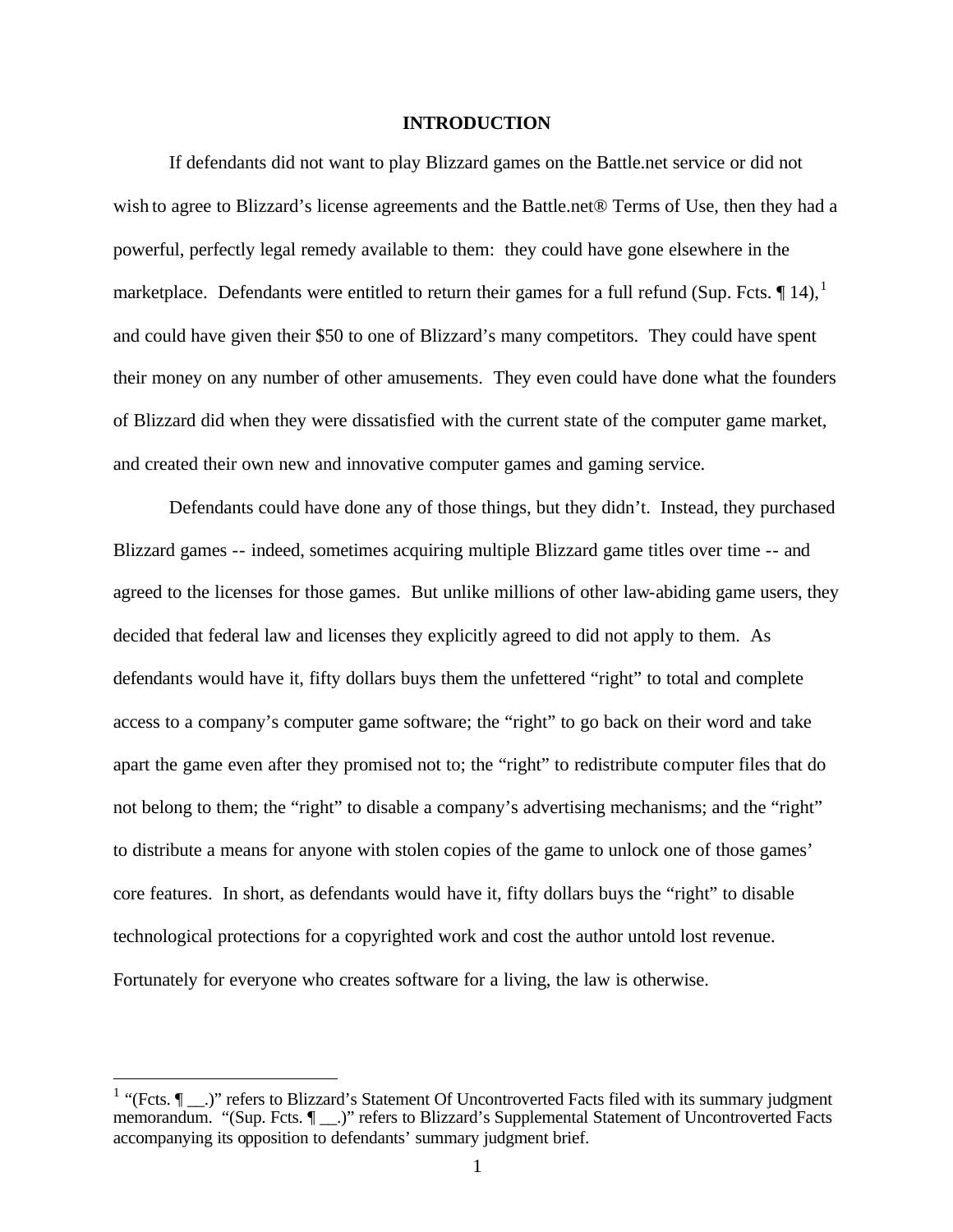#### **ARGUMENT**

## **I. The End User License Agreements and Battle.net® Terms of Use Agreed to By Defendants Are Valid, Enforceable Contracts.**

## **A. California Law -- Which Has Repeatedly Enforced "Clickwrap" License Agreements -- Is Applicable Here.**

Defendants mistakenly assume that Missouri law governs the interpretation of their contracts. But when defendants were seeking to avoid this venue, they were quick to point out<sup>2</sup> that both Blizzard's End User License Agreements ("EULAs") and the Battle.net® Terms of Use ("TOU") choice-of-law provisions require that "any dispute arising hereunder shall be resolved in accordance with the laws the State of California." (12/22/03 Carter Dec. Exs. 7-8.) Indeed, one of the primary arguments then urged by defendants was that "[t]he transferee court, sitting in California, may be presumed to have greater familiarity with the California law underlying these [contract] claims." (Defs'. Trans. Venue Br. at 13.)

Defendants' new position is of no help to them. A federal court sitting in diversity is "required to look to the choice-of-law principles of the forum state." PVI, Inc. v. Ratiopharm GmbH, 253 F.3d 320, 329 (8th Cir. 2001). Thus, because "Missouri courts generally enforce contractual choice-of-law provisions," California law controls here. Id. (using Missouri choiceof-law principles to apply Delaware law due to choice-of-law provision in contract). Moreover, even without an explicit choice-of-law provision, choice-of-law principles in Missouri dictate that Missouri law does not apply to all of defendants' contracts. With respect to contract issues, courts in Missouri apply the "most significant relationship" test set out in the Restatement (Second) of Conflict of Laws § 188. Amtech Lighting Servs. Co. v. Payless Cashways, Inc., 203 F.3d 1081, 1084 (8th Cir. 2000). Under this test, the court weighs the following factors: "(1) the

 $2 \text{ See}$  Defendants Internet Gateway, Inc., Tim Jung, Ross Combs and Rob Crittenden's Motion to Transfer Venue and Memorandum in Support of Motion ("Defs'. Trans. Venue Br.").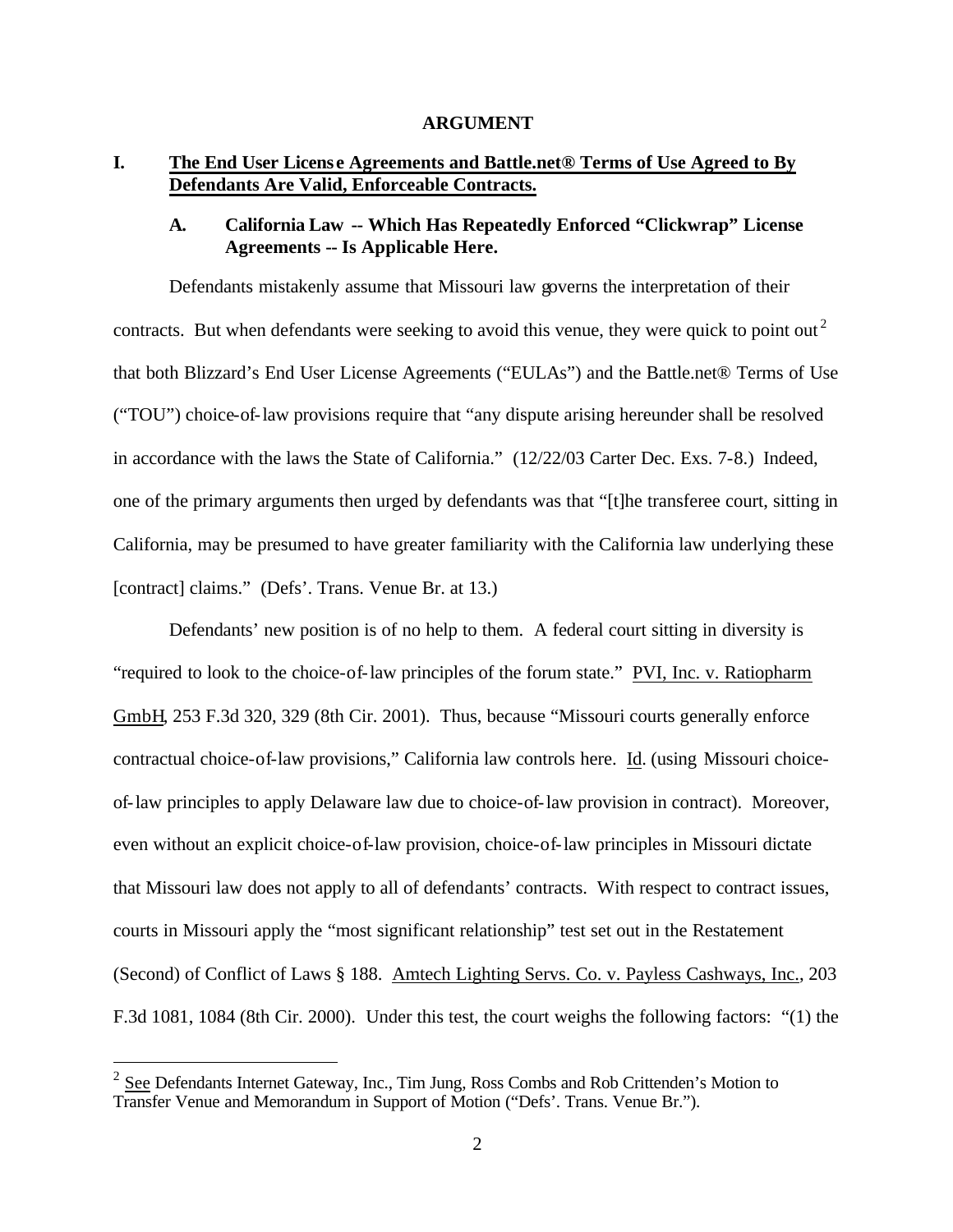place of contracting; (2) the place of negotiation of the contract; (3) the place of performance; (4) the location of the subject matter of the contract; and (5) the domicile, residence, nationality, place of incorporation, and place of business of the parties." Id.

Here, two of the three defendants do not reside in Missouri (Fcts. ¶ 8; Defendants' Statement of Material Facts for which a Genuine Issue Exists ¶ 1), and defendants present no evidence that either Mr. Combs or Mr. Crittenden was ever physically present in Missouri for any part of the negotiation, creation, or performance of their contracts. At most, Missouri law might conceivably apply to the contracts of only one defendant -- Tim Jung -- and even then only if there were some rationale under Missouri law to reject the explicit choice-of-law provisions in the contracts. This outcome is unlikely given that "Missouri courts regularly give effect to such clauses." PVI, 253 F.3d at 326.

#### **1. The contracts are valid and enforceable under California law.**

California law, which controls here, has repeatedly assumed the validity of "clickwrap" license agreements such as those at issue in this case. See, e.g., Pollstar v. Gigmania Ltd., 170 F. Supp. 2d 974 (E.D. Cal. 2000) (applying California law and denying motion to dismiss a contract claim based on a clickwrap agreement); Stomp, Inc. v. NeatO, LLC, 61 F. Supp. 2d 1074, 1080- 81 (C.D. Cal. 1999) (software manufacturer that distributes software over the Internet may use an interactive clickwrap agreement to require a consumer to agree to a choice-of-venue clause); Hotmail Corp. v. Van\$ Money Pie Inc., 47 U.S.P.Q.2d (BNA) 1020 (N.D. Cal. 1998) (granting preliminary injunction against a bulk e-mail solicitor and finding plaintiff likely to prevail on its breach of contract claim for violation of e-mail services clickwrap agreement).

Indeed, courts in California determining the enforceability of license agreements have relied upon the Seventh Circuit's seminal decision in ProCD, Inc. v. Zeidenberg, 86 F.3d 1447 (7th Cir. 1996) (upholding a shrinkwrap license agreement for computer software where contract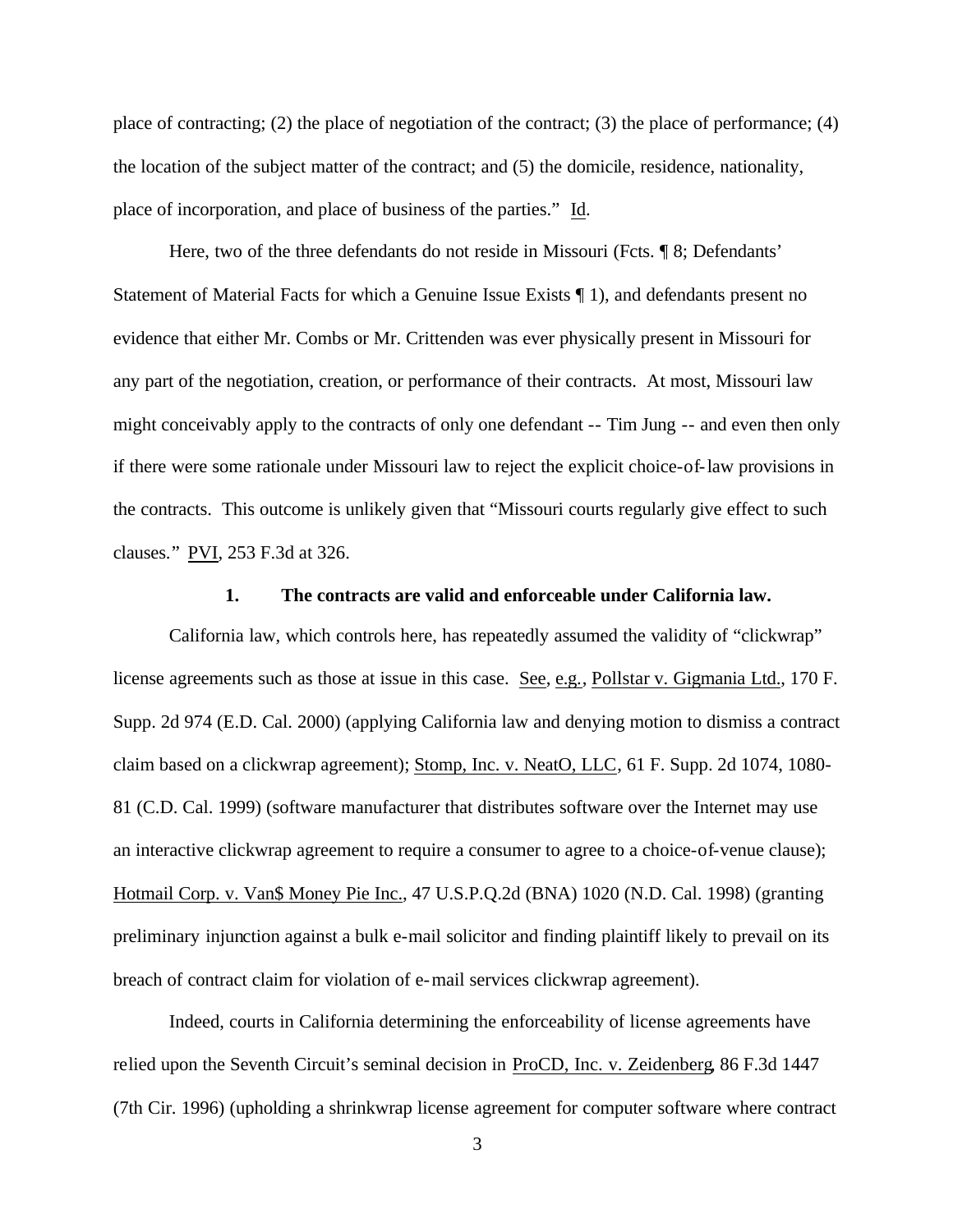terms were presented on computer screen after purchase and citing examples from other industries where "money now, terms later" constitutes a valid contract), as well as its successor cases. See, e.g., Bischoff v. DirecTV, Inc., 180 F. Supp. 2d 1097, 1105 (C.D. Cal. 2002) (citing ProCD and noting the "economic and practical considerations involved in selling services to mass consumers which make it acceptable for terms and conditions to follow the initial transaction"); Pollstar, 170 F. Supp. 2d at 981 (noting that "the Seventh Circuit's opinion in ProCD provides some policy considerations that are helpful to the court"). In short, "money now, terms later" is an acceptable way to form contracts relating to the use of computer software, and Blizzard's EULAs and TOU are enforceable under California law.

### **2. The primary authority relied upon by defendants is inapplicable.**

Even if Missouri law did apply to any of their contracts, the Kansas district court case upon which defendants rely is inapplicable. First, the court in Klocek was not discussing software licenses at all -- it dealt with the sales of hardware. See, generally, Klocek v. Gateway, Inc., 104 F. Supp. 2d 1332 (D. Kan. 2000). This distinction is important, because ProCD, "the leading case on shrinkwrap agreements," and its progeny stand for the proposition that such agreements are not only permitted by the Uniform Commercial Code, but are "a practical way to form contracts, *especially with purchasers of software*." i.LAN Sys., Inc. v. NetScout Serv. Level Corp., 183 F. Supp. 2d 328, 338 (D. Mass. 2002) (emphasis added) (enforcing clickwrap agreement). As the ProCD court explained, "[v]endors can put the entire terms of a [software] contract on the outside of a box only by using microscopic type, removing other information that buyers might find more useful (such as what the software does, and on which computers it works), or both." 86 F.3d at 1451. In fact, the only case cited by defendants even addressing the "custom and usage" of computer software contracts came out over a decade ago -- several years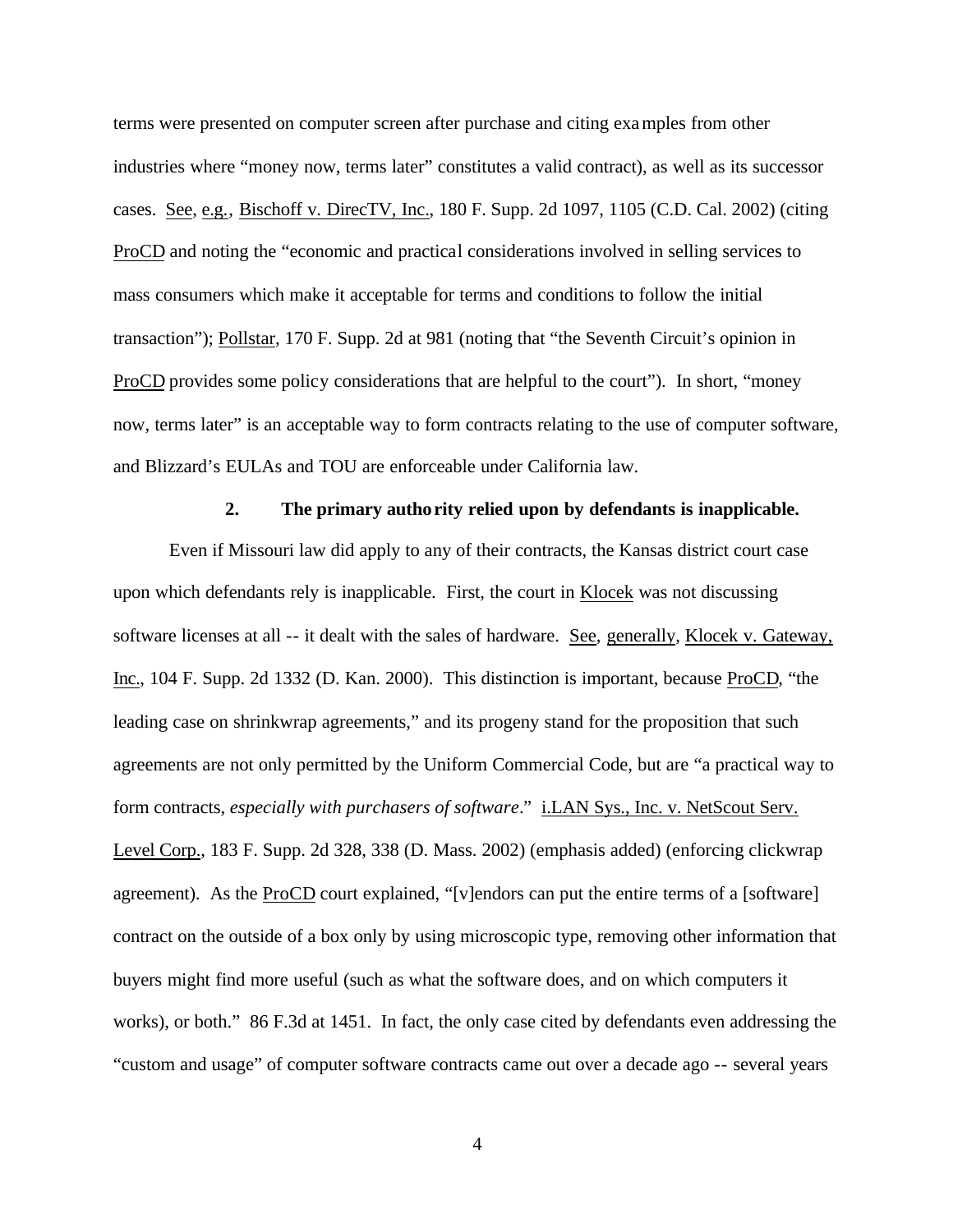before ProCD or any of the other modern cases enforcing clickwrap and shrinkwrap license agreements for software were decided.

Second, in Klocek there was "no evidence that at the time of the sales transaction, [Gateway] informed plaintiff that the transaction was conditioned on plaintiff's acceptance" of the contract. 104 F. Supp. 2d at 1341. Here, by contrast, the outside packaging of the games made it clear that the use of the games was subject to a EULA and that the use of the Battle.net service was subject to the Battle.net TOU. (Sup. Fcts. ¶ 13.) Thus, even if the contract were formed upon purchase, defendants agreed to take the software subject to additional terms and conditions. ProCD, 86 F.3d at 1450 ("one of the terms to which Zeidenberg agreed by purchasing the software is that the transaction was subject to a license").

Finally, the Klocek court found no evidence that the plaintiff expressly agreed to the additional contract terms, because the contracting party's assent was supposedly indicated by failure to return bulky pieces of computer hardware within 5 days of receiving them. 104 F. Supp. 2d at 1341. But unlike that "failure to object," the agreements at issue here require an affirmative manifestation of assent: defendants expressly indicated that they would abide by the terms of their contracts when they clicked on buttons labeled "I Agree." (Fcts. ¶¶ 38-39.) See also i.LAN Sys., 183 F. Supp. 2d at 338 ("If ProCD was correct to enforce a shrinkwrap license agreement, where any assent is implicit, then it must also be correct to enforce a clickwrap license agreement, where the assent is explicit").

As the court in Klocek observed, Missouri courts have not examined the enforceability of shrinkwrap agreements. 104 F. Supp. 2d at 1337. Thus, even if Missouri law, rather than California law (or Maryland or New Mexico law) applied, the concerns that troubled the Klocek court are not present here. Defendants' representation to this Court that the license discussed in Klocek is "equivalent to Blizzard's 'clickwrap' EULAs and TOUs" is simply not the case.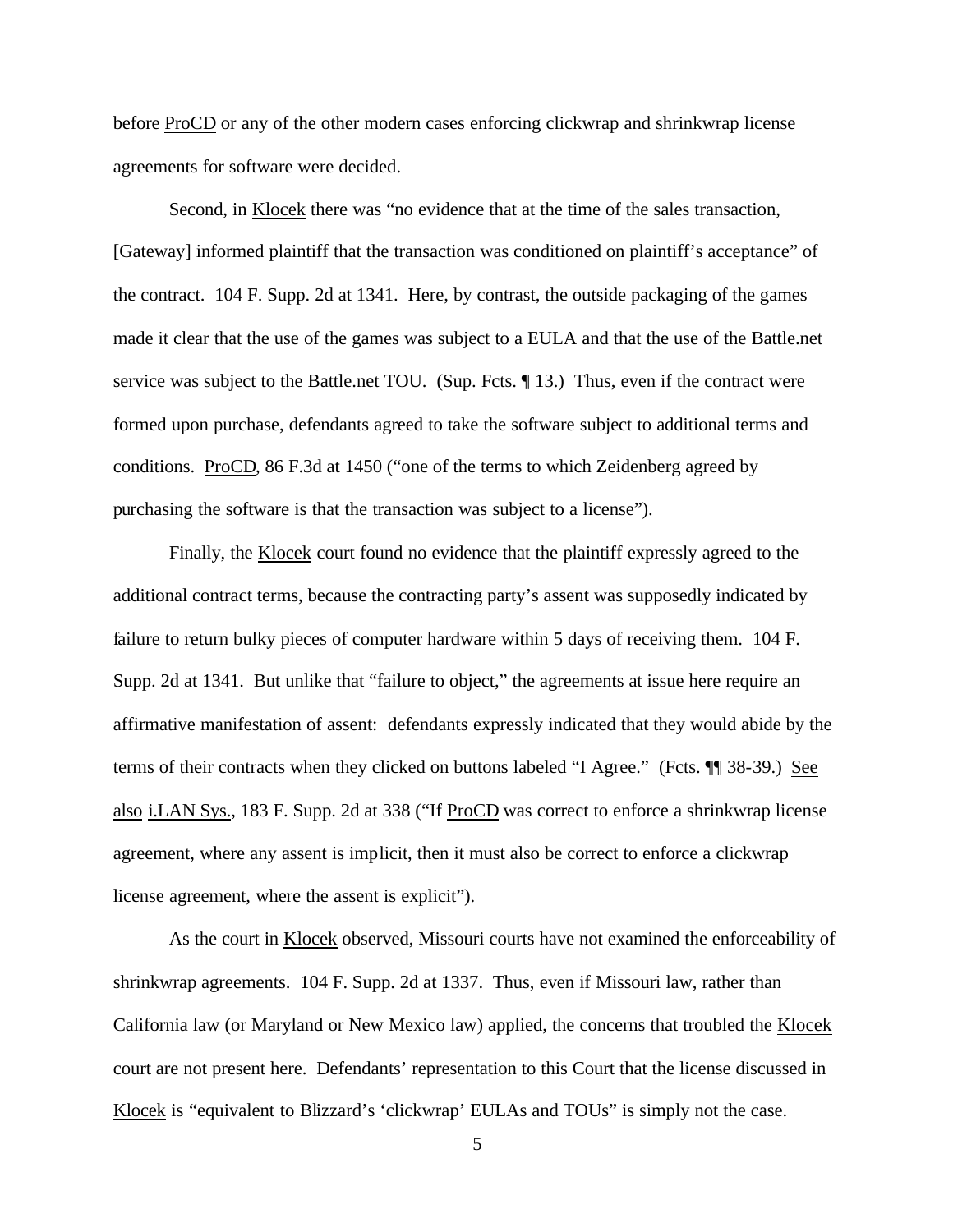Clickwrap agreements are the modern manifestation of the enforceable agreements in ProCD and its progeny. Where, as here, the user affirmatively indicates assent to the terms by clicking "I agree" and may return the product for a full refund if he or she does not agree (Sup. Fcts. ¶ 14), the agreements are enforceable.

### **3. The contracts are not "unconscionable" or otherwise unenforceable.**

Defendants' claim that the clickwrap agreements at issue are somehow "unconscionable adhesion contracts" because the defendants were "forced" to agree to the EULAs is in direct contravention to the facts as well as the substantial number of decisions that have repeatedly enforced clickwrap agreements. With no factual support whatsoever, defendants boldly claim that the EULAs "strip [the defendants] of rights to use that game." This is nonsense. After agreeing to Blizzard's contracts, defendants were still free to play the games as much as they wanted to in single player mode and were similarly given unlimited free access to Blizzard's Battle.net service to play those games online.

Defendants cite only two cases that actually discuss the unconscionability of specific clickwrap or shrinkwrap agreements, and both turned largely upon egregious prohibitions contained in those contracts that are absent here. In Comb v. PayPal, Inc., the agreement at issue "categorically prohibited individual customers from joining or consolidating claims in arbitration," even though the average transactions at issue were so small that individual arbitration would have been cost prohibitive for the plaintiffs, and even though the contract provided that the defendant was allowed to 'retain[] funds that it alone determined were subject to dispute ... for an indefinite period of time." 218 F. Supp. 2d 1165, 1174-76 (N.D. Cal. 2002).<sup>3</sup>

 $3$  In its Memorandum in opposition to defendants' motion for summary judgment, Blizzard incorrectly stated in a parenthetical that, in Comb, the arbitration agreement at issue in the clickwrap agreements was enforced. While the court in Comb observed that "an electronic record constitutes sufficient evidence that the parties have entered into a binding agreement," the court did *not* enforce the arbitration clause at issue in the case on grounds of unconscionability. 218 F. Supp. 2d at 1166, 1171.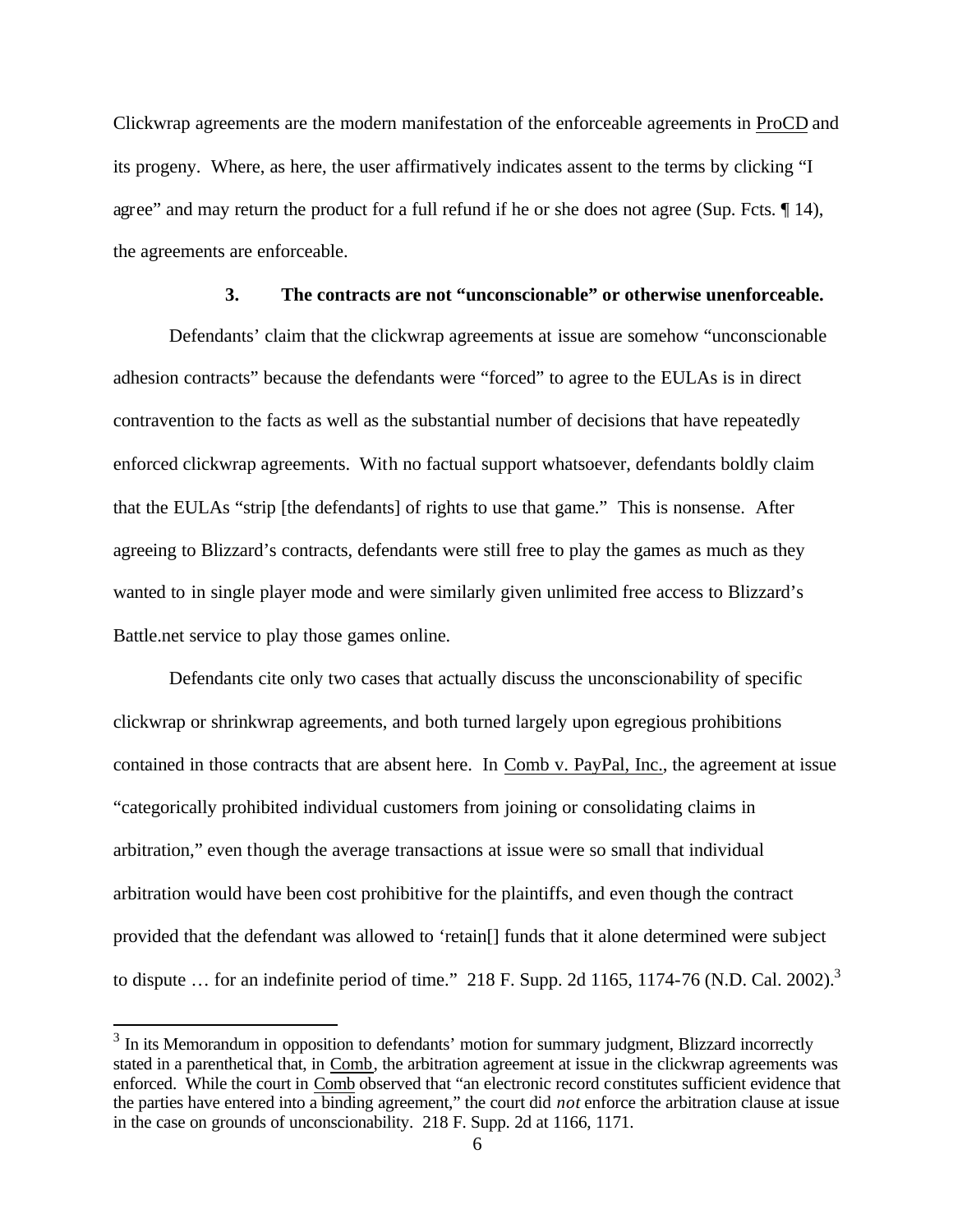Similarly, in People v. Network Assocs., Inc., a software company distributed a product with a statement prohibiting, among other things, even *publishing a review of the product*. 758 N.Y.S.2d 466, 467 (Sup. Ct., NY County 2003). In fact, the enclosed statement gave the misimpression that this restriction resulted not from a licensing agreement, but "from some binding law or other rules or regulations imposed by an entity other than [the software company]." Id. at 470. Thus, the deceptive language was not merely unenforceable, but warranted an injunction and the imposition of civil sanctions under New York law. Id.

Defendants can cite no example of similarly outrageous restrictions in Blizzard's licenses. Instead, the prohibitions on reverse engineering at issue here have already been enforced by the courts. All that is left of defendants' argument is their contention, in the face of multiple courts holding otherwise, that somehow the formation of the clickwrap agreement itself is unconscionable. In addition to the courts that have had no problem enforcing clickwrap agreements, this very argument has already been examined and rejected by at least one district court. See DeJohn v. .TV Corp. Int'l, 245 F. Supp. 2d 913, 919 (C.D. Ill. 2003) (analyzing and rejecting defendant's argument that the clickwrap agreement he entered into with a much bigger corporation was an unconscionable adhesion contract). As the DeJohn court explained:

[T]he contract between Register.com and DeJohn is not an unenforceable adhesion contract. DeJohn does not contend that Register.com used high-pressure tactics or deceptive language to induce him to click on the "I agree" button. Instead, he argues merely that Register.com's superior bargaining power left him with no choice but to agree to the dictated terms of the agreement without negotiation. As noted above, however, it is the unfair use of, not the mere existence of, unequal bargaining power that is determinative. Although it is true that the terms of the contract were dictated solely by Register.com, DeJohn expressly indicated that he read, understood and agreed to those terms when he clicked the box on Register.com's website. … DeJohn cannot get out of the contract now simply because he regrets his decision.

Id. In sum, Blizzard's contracts are enforceable, and defendants cannot escape liability for their violations on the misguided theory that their purchase of Blizzard games is not subject to a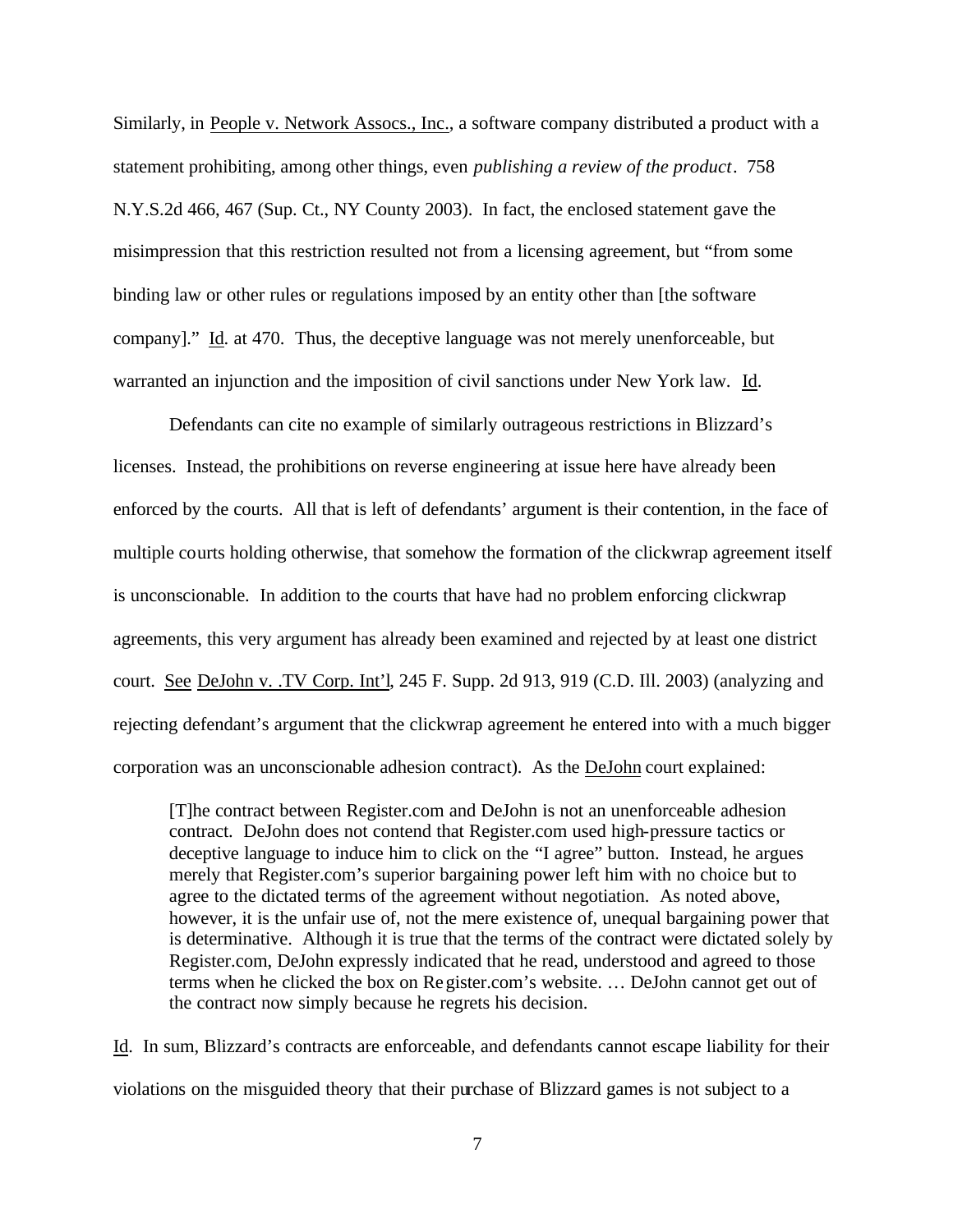license, and thus somehow the equivalent of acquiring unlimited and unfettered rights in the copyrighted games.

#### **B. The Contracts at Issue are not Preempted by the Copyright Act.**

Blizzard has already addressed defendants' claim that the EULAs and TOU are preempted by the Copyright Act in its opposition to defendants' motion for summary judgment. As described there, the Federal Circuit has already examined the very question of whether a license agreement prohibiting reverse engineering is preempted by the Copyright Act, and answered the question in the negative. Bowers v. Baystate Techs., Inc., 320 F.3d 1317 (Fed. Cir.), cert. denied, Baystate Techs., Inc. v. Bowers, 123 S. Ct. 2588 (2003) (shrinkwrap agreement prohibiting *all* reverse engineering of software is enforceable). Defendants' only response is to cite an inapplicable Fifth Circuit case, Vault Corp. v. Quaid Software Ltd., 847 F.2d 255 (5th Cir. 1988).

As Bowers made clear, the Vault case only held that a *state law* prohibiting all copying is preempted by the federal Copyright Act. Bowers, 320 F.3d at 1325. This is not the issue here. Indeed, the Bowers court refused to expand the Vault holding "to include private contractual agreements supported by mutual assent and consideration." Id. Accordingly, because "private parties are free to contractually forego the limited ability to reverse engineer a software product under the exemptions of the Copyright Act," Vault simply does not apply to preemption of the private license agreements entered into between Blizzard and defendants. See id. at 1325-26.

## **C. The Doctrine of "Copyright Misuse" Does Not Excuse Defendants' Breach.**

Blizzard also has already addressed defendants' allegations of copyright misuse in its opposition brief. As shown there, the doctrine of copyright misuse is a defense to claims of *copyright infringement*, not breach of contract. Even when properly applied as a defense to copyright infringement, however, the Eighth Circuit has neve r upheld the defense.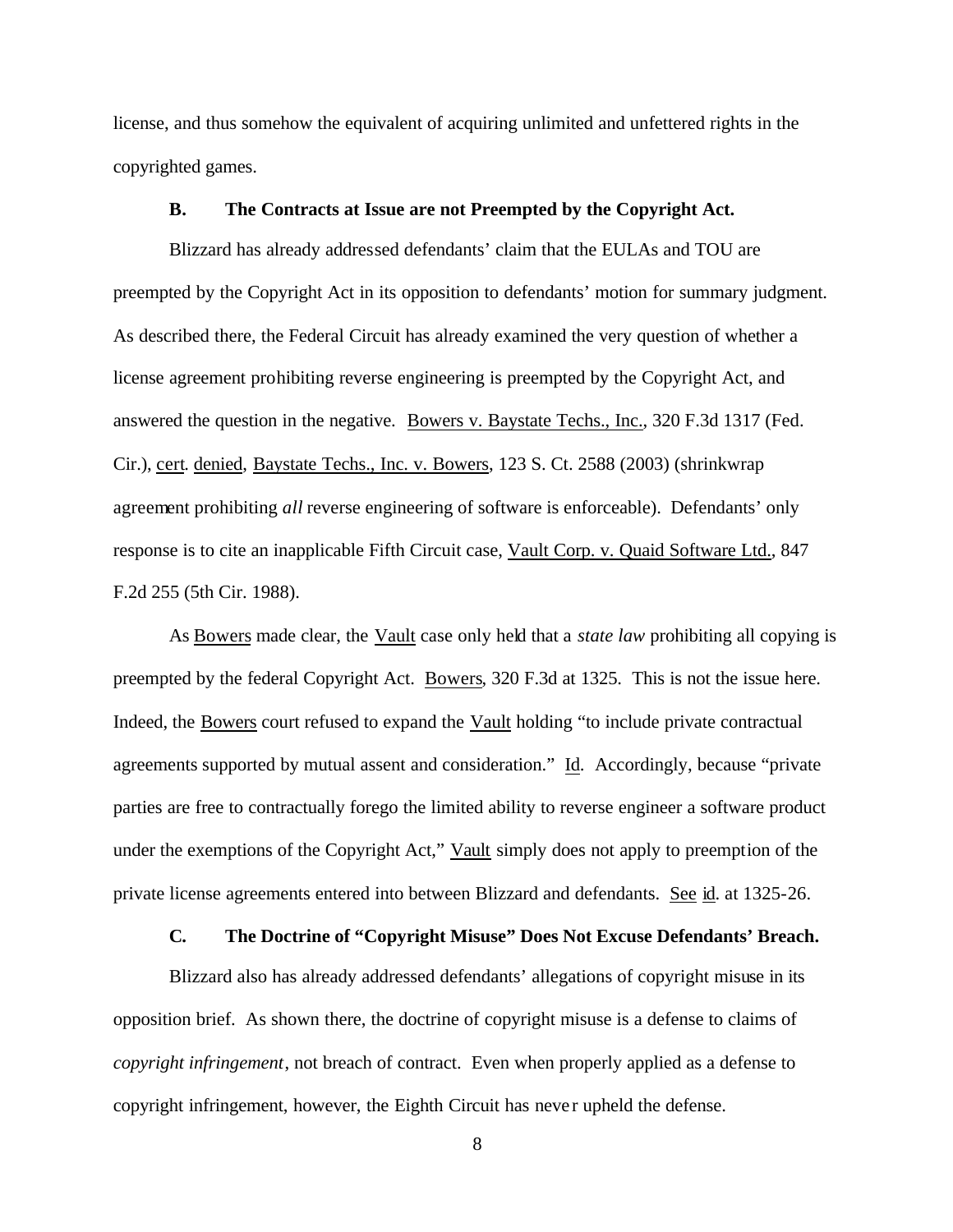The cases cited by defendants are inapplicable. Lasercomb Am., Inc. v. Reynolds, the primary case relied upon by defendants, discussed copyright misuse in the context of a company attempting to restrict its competitors "from *participating in any manner*" in an entire software market, including "writing, developing, producing or selling" competing software. 911 F.2d 970, 972-73, 978 (4th Cir. 1990) (applying copyright misuse defense where plaintiff's license agreement "forbids the licensee to develop or assist in developing *any* kind of computer-assisted die-making software" for a period of 99 years) (emphasis added). Thus, the "creative abilities" of the licensee were completely withdrawn from the public. Id. at 978. As Blizzard explained in its opposition brief, the other cases cited by defendants contain similarly broad restrictions, in one case prohibiting even the use of any competitors' products. See, e.g., Practice Mgmt. Info. Corp. v. Am. Med. Ass'n, 121 F.3d 516, 521 (9th Cir. 1997).

Here, Blizzard's licenses do not foreclose participation in the software market for computer games or any other software market -- defendants (or anyone else) are still free to use games that compete with Blizzard, to independently create their own computer games to compete with Blizzard, and to write their own online gaming service for the games they create. Cf. United Tel. Co. of Missouri v. Johnson Publ'g Co., Inc., 855 F.2d 604, 612 (8th Cir. 1988) (rejecting copyright misuse defense where defendant failed to show that there was any effort by plaintiff to restrain competition in the area for competing works); Triad Sys. Corp. v. Southeastern Express Co., 64 F.3d 1330, 1337 (9th Cir. 1995) (affirming summary judgment rejecting defendant's copyright misuse defense where plaintiff's contract restricted copying and third-party use); Sony Computer Entm't Am. Inc. v. GameMasters, 87 F. Supp. 2d 976, 988-89 (N.D. Cal. 1999) (no copyright misuse where game console manufacturer created access control measure that precluded users from playing non-authorized video games on that console). As the Syncsort case confirms, standard contract terms prohibiting reverse engineering or the use of the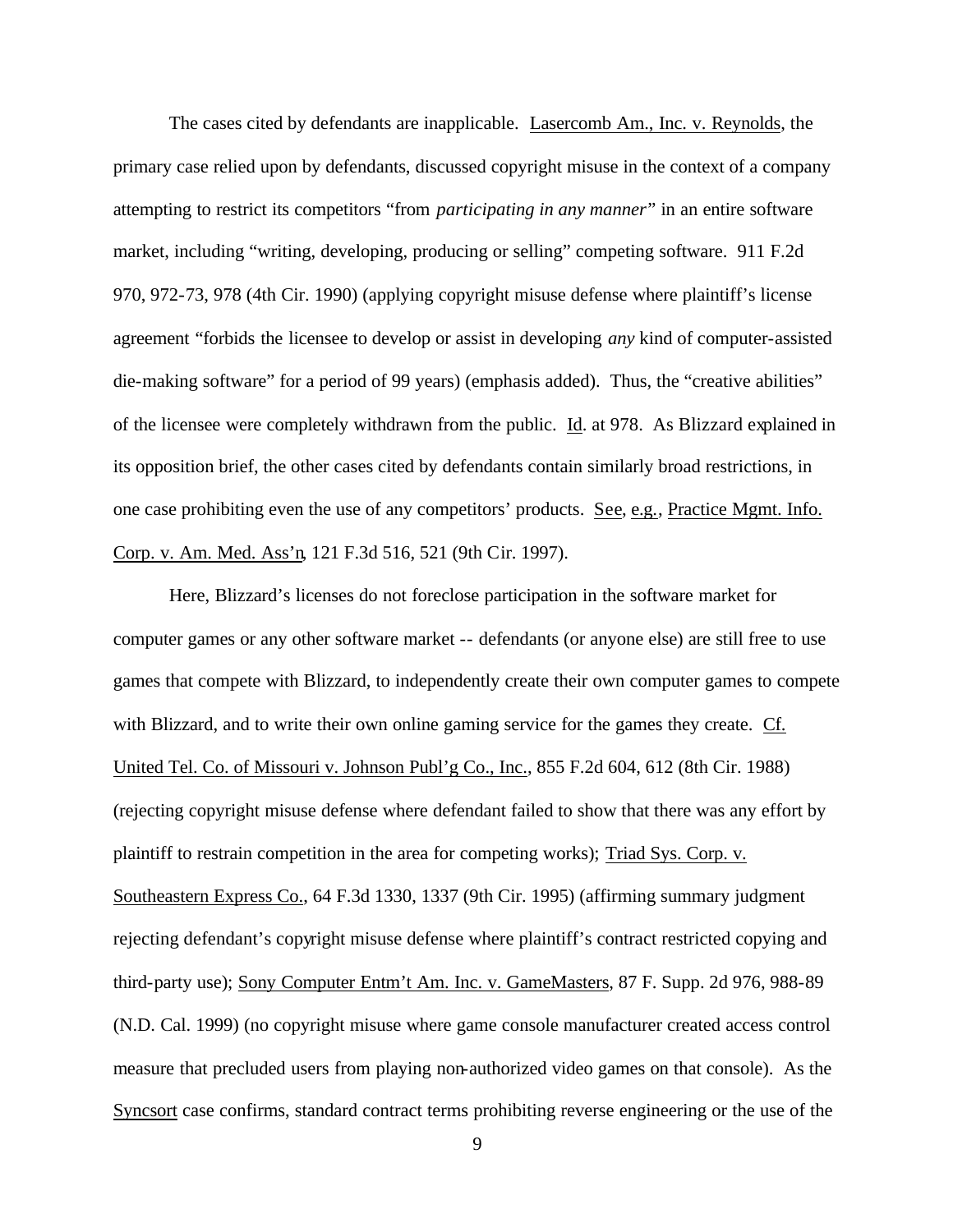licensed software to develop competing products do not constitute copyright misuse. Syncsort Inc. v. Sequential Software, Inc., 50 F. Supp. 2d 318, 336-37 (D. N.J. 1999) (distinguishing Lasercomb and finding no copyright misuse where software manufacturer contractually prohibited "reverse engineering, reverse assembly or reverse competition" and also prohibited use of the software to "develop[] and/or market[] … a product competitive with" the software). Thus, even if this Court were to consider defendants' invitation to apply the copyright misuse defense to a breach of contract claim, the private contracts between Blizzard and defendants simply are not abuses of a monopoly power sufficient to trigger this rarely upheld defense.

### **II. Blizzard's DMCA Claims are Based Upon a Sound Construction of the Act.**

### **A. Defendants Did Not Have Authority to Access Battle.net Mode Via a Fake Battle.net Server.**

As set forth in Blizzard's opening brief, the Digital Millennium Copyright Act ("DMCA") prohibits circumvention of technological measures that effectively control access to a copyrighted work, as well as manufacturing or distributing technology that circumvents such technological measures. 17 U.S.C. § 1201(a)(1)(A), (a)(2).<sup>4</sup> Under the DMCA, Blizzard may set up a digital barrier protecting its work wherever it wishes, and that barrier may be removed only with Blizzard's approval. See 17 U.S.C. § 1201(a)(3)(B) (a technological measure "effectively controls access to a work" when that measure "requires the application of information, or a process or treatment, with the authority of the copyright owner, to gain access to the work"). Defendants' claim that they had "authority" to defeat Blizzard's technological protections by creating a fake Battle.net server fails on a number of grounds.

 $^{4}$  Defendants filed a Notice of Constitutional Challenge to 17 U.S.C. § 1201 pursuant to Fed. R. Civ. P. 24(c), but at the close of motion practice have yet to raise any arguments concerning the constitutionality of the DMCA.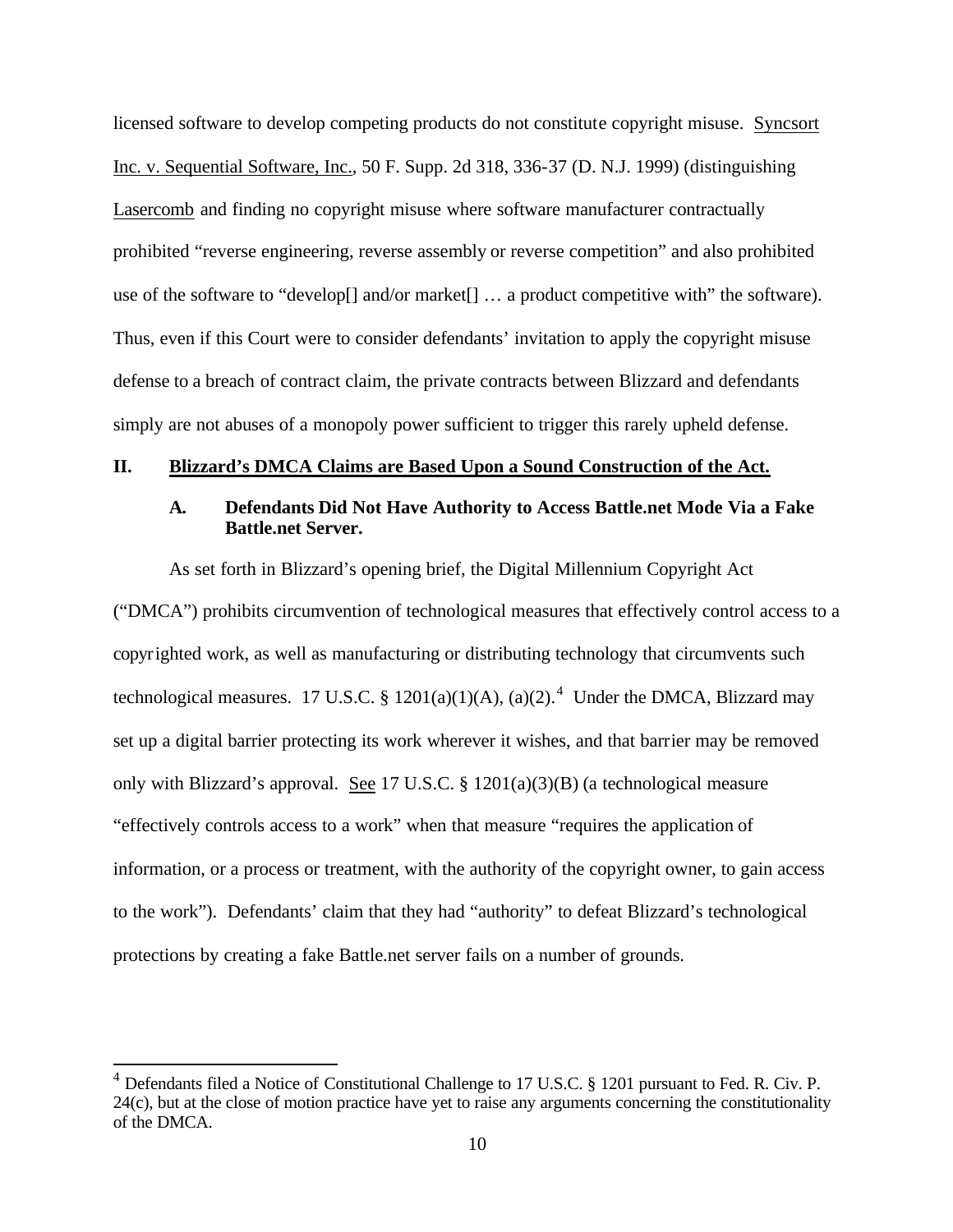First, defendants cite to committee reports for the proposition that only "initial" circumvention of a copyrighted work is prohibited by the DMCA, and that subsequent circumvention is somehow exempt from the Act's prohibitions.<sup>5</sup> This supposed exemption did not make it into the text of the DMCA itself, and there is nothing in the plain language of the statute itself that supports defendants' theory. See In re Erickson Partnership, 856 F.2d 1068 (8th Cir. 1988) (rejecting committee report in favor of the "plain language" of the statute, and observing that, "[w]hen we find the terms of a statute unambiguous, judicial inquiry is complete") (citations omitted). Moreover, even if defendants' theory were correct, the scope of initial access to Battle.net Mode was specifically limited to connections with authentic Battle.net servers. Thus, operating a fake server and then modifying Blizzard's games to connect to that server is not merely a subsequent "use" of existing access. Cf. Universal City Studios, Inc. v. Reimerdes, 111 F. Supp. 2d 294 (S.D.N.Y. 2000), aff'd, Universal City Studios, Inc. v. Corley, 273 F.3d 429 (2d Cir. 2001) (rejecting argument that granting access to DVD movies via authorized players also gives consumers the right to circumvent access control measures to play those movies via unauthorized players).

Second, the core of defendants' argument rests on the incorrect assumption that granting permission to access Battle.net Mode via actual Battle.net servers creates "implied authority" to access Battle.net Mode via a fake Battle.net server. (Defs'. Opp'n at 14 and n.52.) In fact, not only did Blizzard never expressly authorize such access, it even implemented technical and contractual measures to prevent such access. (Fcts. ¶¶ 42-44, 47-49, 81-82.) As defendants even admit, the contracts they executed prohibit hosting other servers or providing matchmaking

<sup>&</sup>lt;sup>5</sup> This theory, based on the premise that defendants "lawfully acquired their videogames through purchase at a local retail store," does not apply to at least one defendant. Rob Crittenden made unauthorized copies of a Blizzard game while developing the Bnetd emulator, thus unquestionably initially accessing Battle.net Mode without authority from Blizzard. (Fcts. ¶ 79.)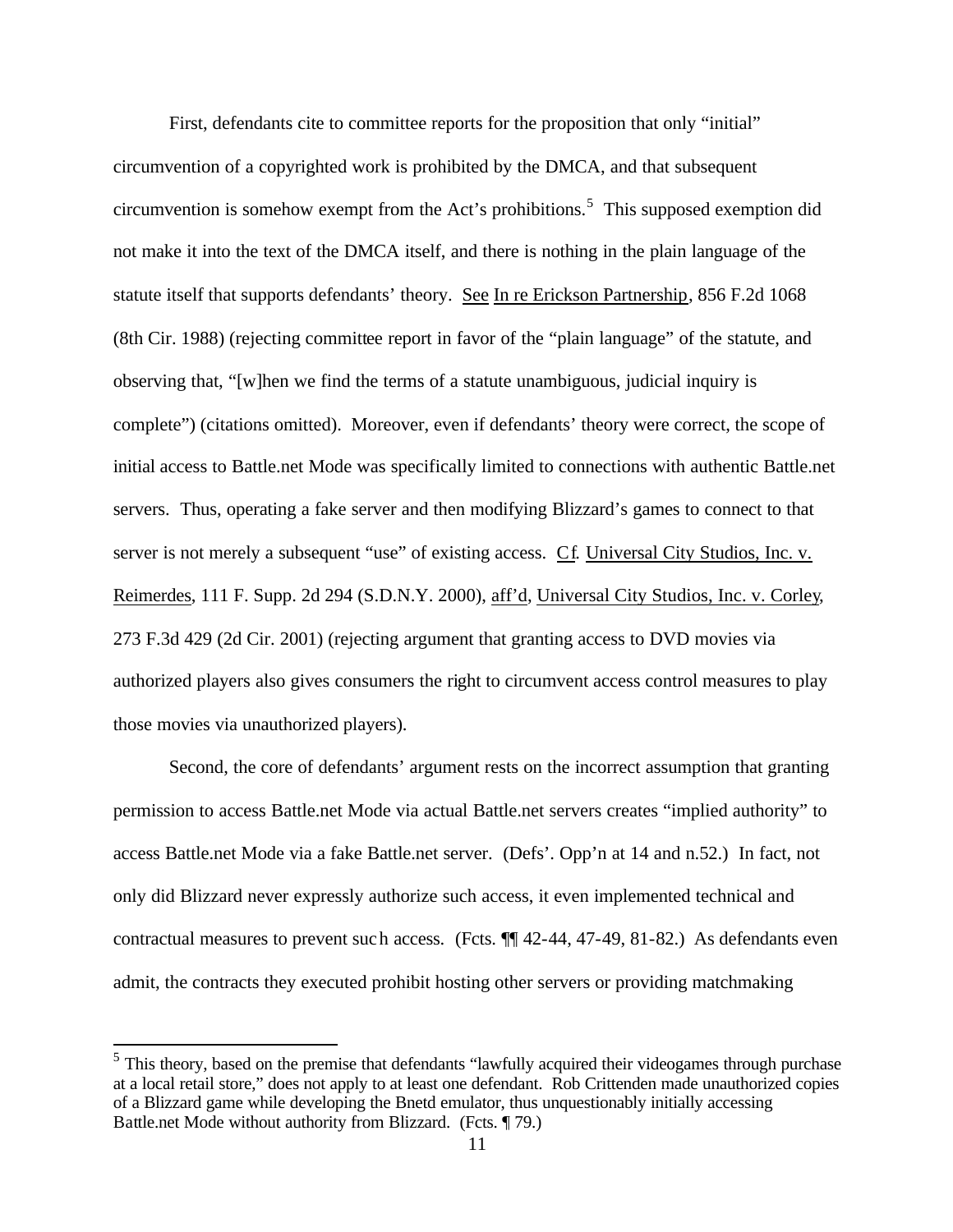services for the games, which defendants concededly did when they operated their Bnetd emulator.

The very section of the EULAs and TOU quoted by defendants in their brief also prohibits the user of the game from "redirect[ing] the communication protocols used by Blizzard in the network feature of the Program … for any purpose including, but not limited to network play over the Internet … without the prior written consent of Blizzard." (Fcts. ¶¶ 44, 49.) **Yet this is exactly what a user of a Blizzard game must do to connect to a Bnetd emulator instead of the Battle.net servers.** In fact, because one of the defendants found the process of getting the Blizzard game to redirect its information to an unauthorized server "somewhat involved" and "difficult to do," he helped create a utility program to facilitate this task. (Fcts. ¶¶ 82-83.) In short, Blizzard expressly prohibits and deters the very type of access that defendants urge should be "implied."

Finally, even if defendants were allowed to access Battle.net Mode with fake a fake Battle.net server using their personal copies of Blizzard games, defendants still would face liability under all three subsections of Section  $1201(a)(2)$  of the DMCA, which prohibits trafficking in circumvention technology, including by offering the means of circumvention for download on a website. See, generally, Reimerdes, 111 F. Supp. 2d 294. Here, defendants distributed a tool that permitted others with pirated copies of Blizzard games -- those who clearly had no authority to access Battle.net Mode -- to circumvent Blizzard's technological protections (Fcts. ¶¶ 87, 89, 93-94, 99-100). Defendants' papers completely fail to address this independent basis for summary judgment.

### **B. The Reverse Engineering Exemptions are Inapplicable Here.**

The reverse engineering exemptions to the DMCA found in 17 U.S.C. § 1201(f) "are not broad exceptions that can be employed to excuse any behavior that makes some device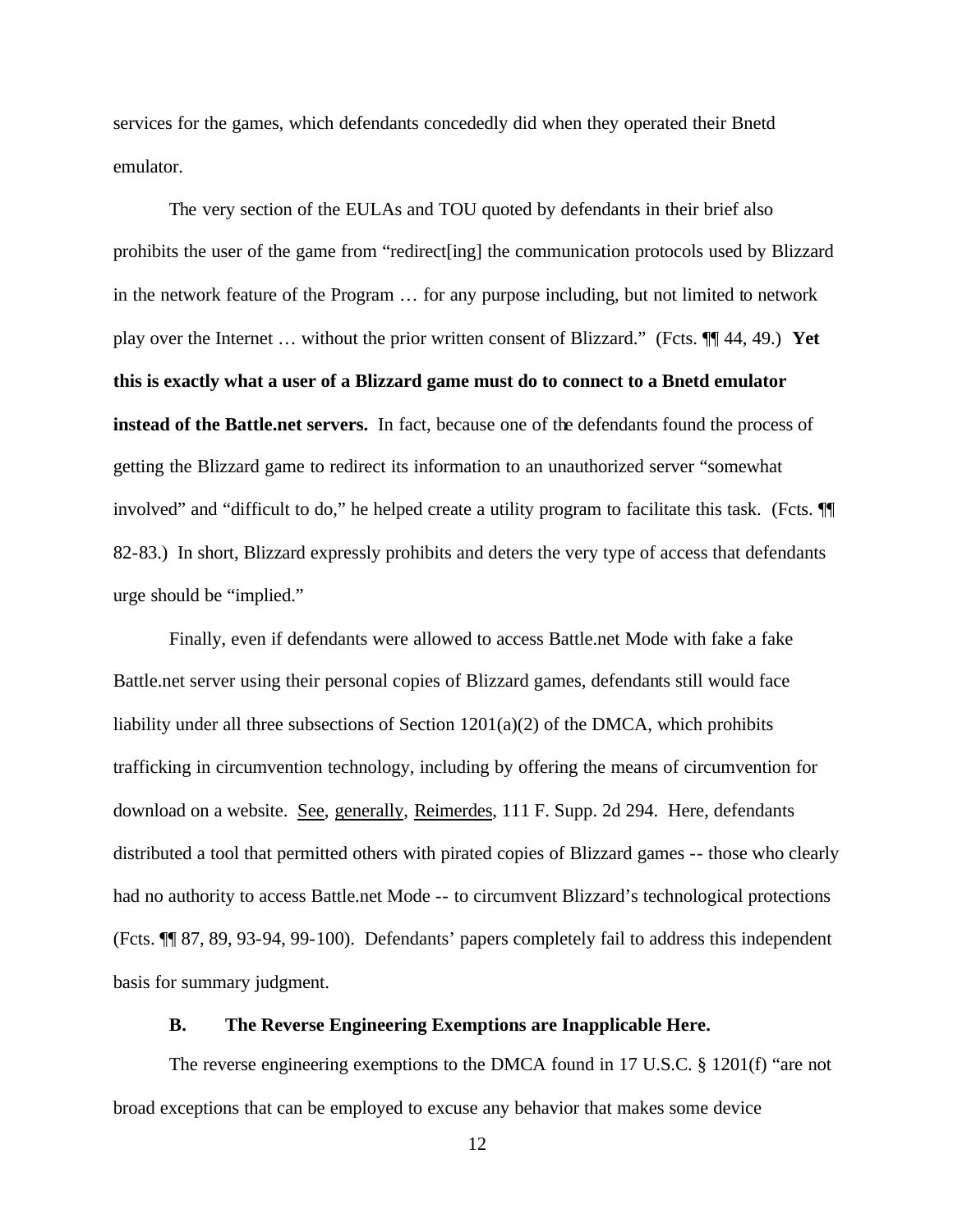'interoperable' with some other device." Lexmark Int'l, Inc. v. Static Control Components, Inc., 253 F. Supp. 2d 943, 970 (E.D. Ky. 2003). Indeed, because "making such circumvention information or tools generally available [in the name of reverse engineering] would undermine the objectives of [the DMCA], this section imposes strict limitations." S. Rep. No. 105-190 at 33 (1998). Here, defendants cannot rely upon the reverse engineering exemptions because they run afoul of several of these limitations: they contractually waived their right to reverse engineer, foregoing whatever implied rights to use the games for purposes of reverse engineering that they may have had; they distributed files that were unnecessary to achieve interoperability; and they did not even author an "independently created computer program."

Defendants' reliance on Sega Enters. Ltd. v. Accolade, Inc., 977 F.2d 1510 (9th Cir. 1993), in which the court held that some intermediate reverse engineering of an **unlicensed computer program** may constitute a defense to copyright infringement under the doctrine of fair use, is misplaced. In contrast to Sega, the issue here is whether someone who has specifically agreed not to reverse engineer can nevertheless have such access to the copyrighted work. Defendants not only failed to affirmatively obtain permission, but *explicitly agreed not to reverse engineer* when they assented to the terms of the EULAs and TOU. This distinction cannot be overstated: because defendants specifically gave up whatever exemption they may have had, this Court does not even need to consider how the Sega court's discussion of fair use in the copyright context might apply here.

Defendants attempt to address the issue in a footnote, arguing that even if the contracts at issue are enforceable, "copyright and contract are two separate bodies of law," as if this fact somehow supports their preemption arguments. (Defs'. Opp'n at 11 n.34.) However, as set forth both in Blizzard's papers and in a case relied upon by defendants, "a copyright owner can by contract limit copying beyond the right that a copyright confers." Assessment Techs. of WI,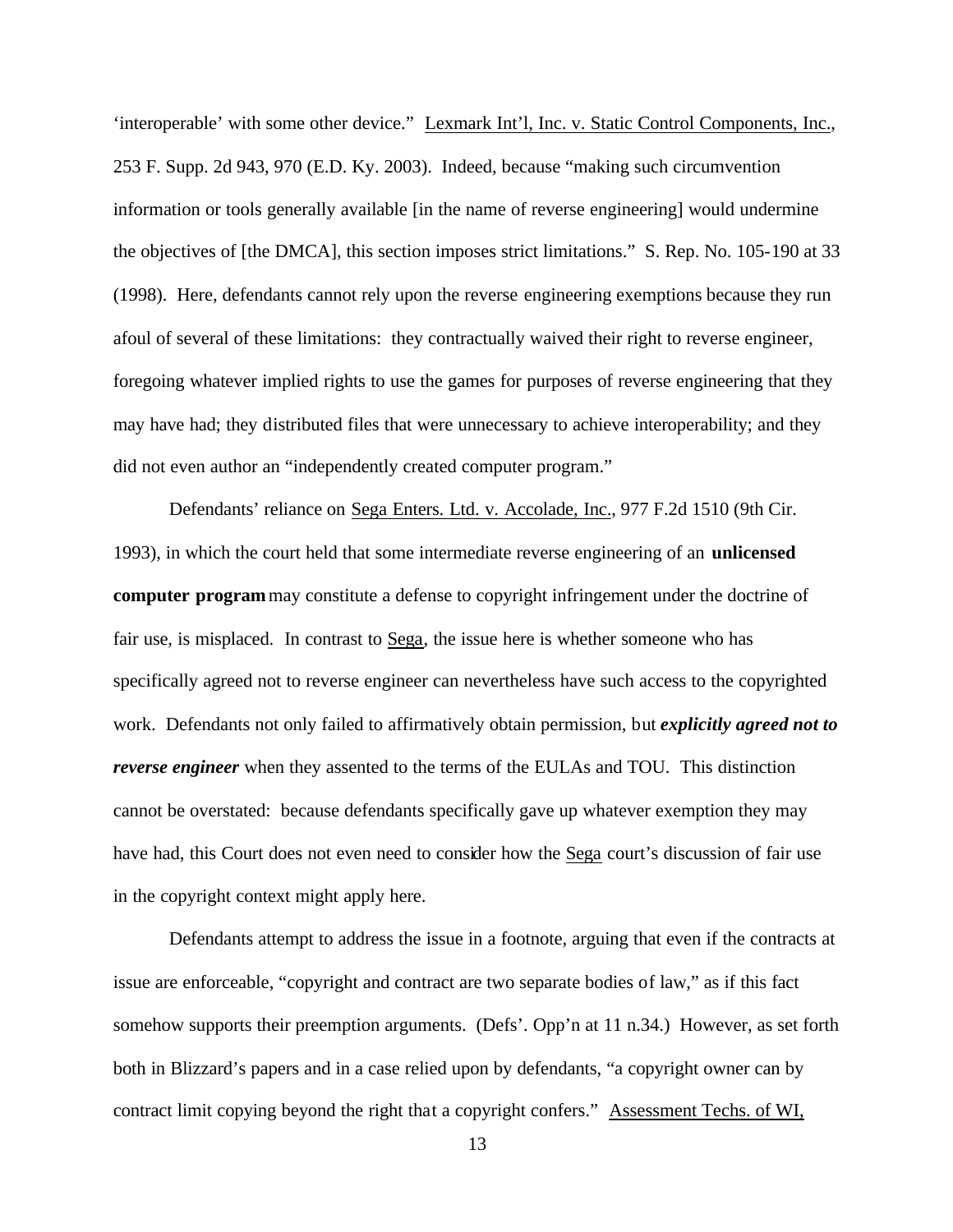LLC v. WIREdata, Inc., 350 F.3d 640, 646 (7th Cir. 2003) (citing ProCD, 86 F.3d at 1453-55). See also Bowers, 320 F.3d at 1323-26. In short, defendants contractually agreed that they would not reverse engineer Blizzard's games, and for this reason alone the Section 1201(f) exemptions do not apply.

Second, defendants reverse engineered not only to "identify" and "analyze" the elements of the program that might have been necessary to interoperate with independently created computer programs, but also as part of a process of copying and distributing Blizzard computer files. These activities are beyond the scope of permissible reverse engineering. Defendants' only response is that the anti-circumvention and anti-trafficking provisions of the DMCA do not prohibit use and distribution of others' copyrighted works. This statement is true enough -- Blizzard's separate copyright infringement claims cover these activities -- but it fundamentally ignores the plain language of the statute. As Section 1201 makes clear, the reverse engineering exemption is triggered *only* when the reverse engineering at issue was done "for the *sole purpose* of identifying and analyzing those elements of the program that are necessary to achieve interoperability." 17 U.S.C. § 1201(f)(1) (emphasis added). Here, because the goal of defendants' reverse engineering unquestionably was to copy and distribute Blizzard's computer files in addition to whatever "identifying" and "analyzing" they may have done, defendants' conduct never fall under the exemption in the first place.

Finally, defendants fail to qualify for any protection under the reverse engineering exemptions because there is no "independently created computer program" with which to interoperate, as required by the statute. As set forth in Blizzard's opposition brief, the Bnetd emulator is not a transformative use of the real Battle.net service. Indeed, defendants have stated that the goal of the project was merely to implement the "user visible" features of the already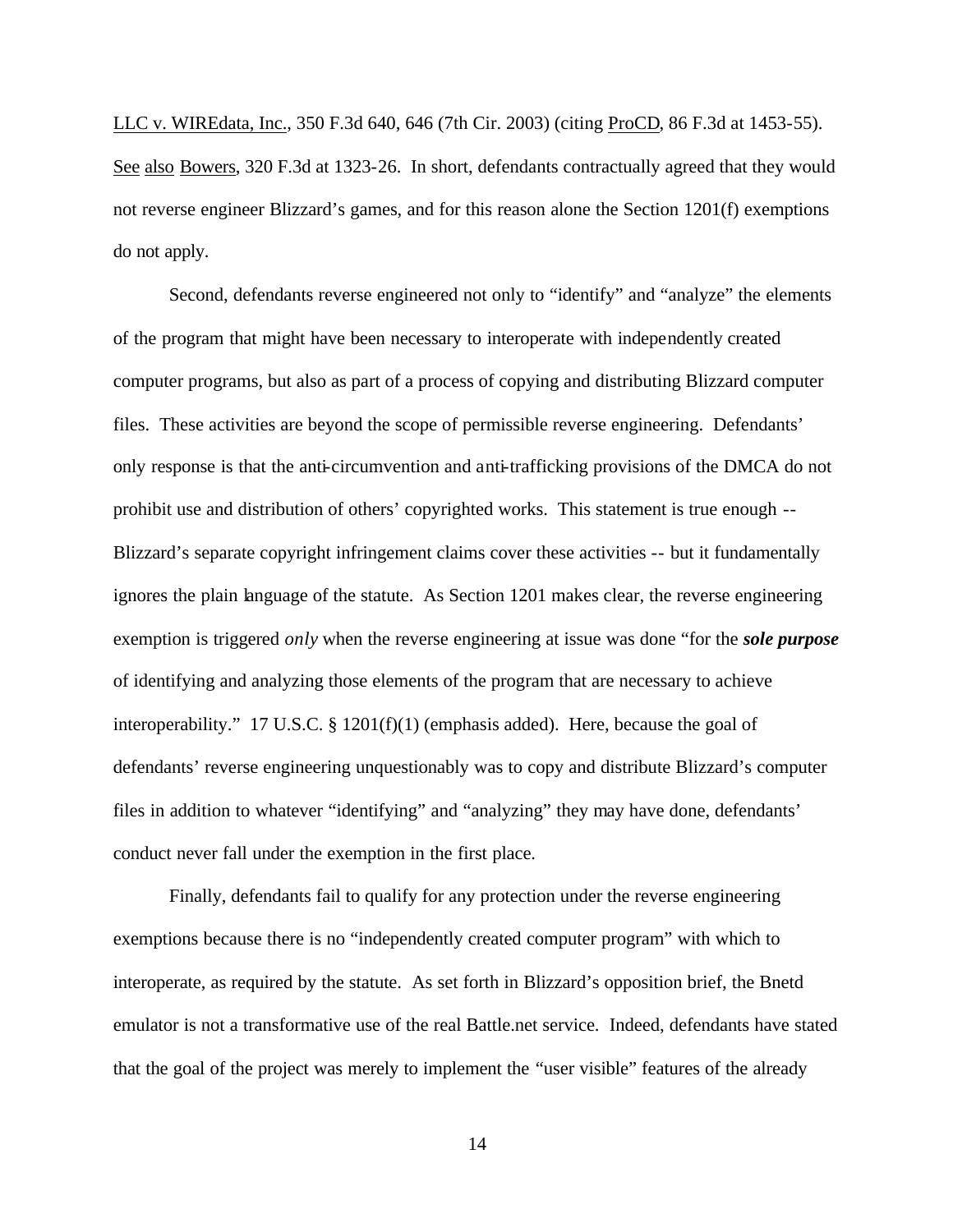existing Battle.net service. Moreover, as further set forth in Blizzard's opposition, the emulator is distributed with files authored by Blizzard. (Fcts.  $\P$  75) (Sup. Fcts.  $\P$  8, 11-12.)

Defendants attempt another sleight of hand here, suggesting that Blizzard's argument is based on the defendants' emulator being a "competitor" to the Battle.net service. But unlike the new and original video games created as a result of reverse engineering in defendants' example, defendants' end product is not original -- it merely supplants the real Battle.net service. Additionally, unlike the new and original works created in Sega, defendants' emulator contains Blizzard's copyrighted files. (Id.) Defendants therefore violate the Copyright Act every time they distribute the Bnetd emulator, and the reverse engineering exemptions are unavailable to them. See, generally, 17 U.S.C. § 1201(f)(1)-(3) (reverse engineering exemptions not available when activities "constitute infringement under [copyright law]"). Defendants have exceeded the "strict limitations" imposed on the reverse engineering exemption by Congress no less than three unique ways. As a result, Section 1201 provides no excuse for their prohibited conduct.

#### **CONCLUSION**

For the foregoing reasons, Blizzard asks that this Court grant Blizzard's Motion for Partial Summary Judgment on Count II (Circumvention of Copyright Protection Systems and Trafficking in Circumvention Technology Under the Copyright Act § 1201(a)) and Count VII (Breach of End User License Agreements and Battle.Net® Terms of Use) of its Second Amended Complaint.

Dated: February 17, 2004 Respectfully submitted,

/s/ Stephen H. Rovak, #4218 Kirill Y. Abramov, #109139 SONNENSCHEIN NATH & ROSENTHAL LLP One Metropolitan Square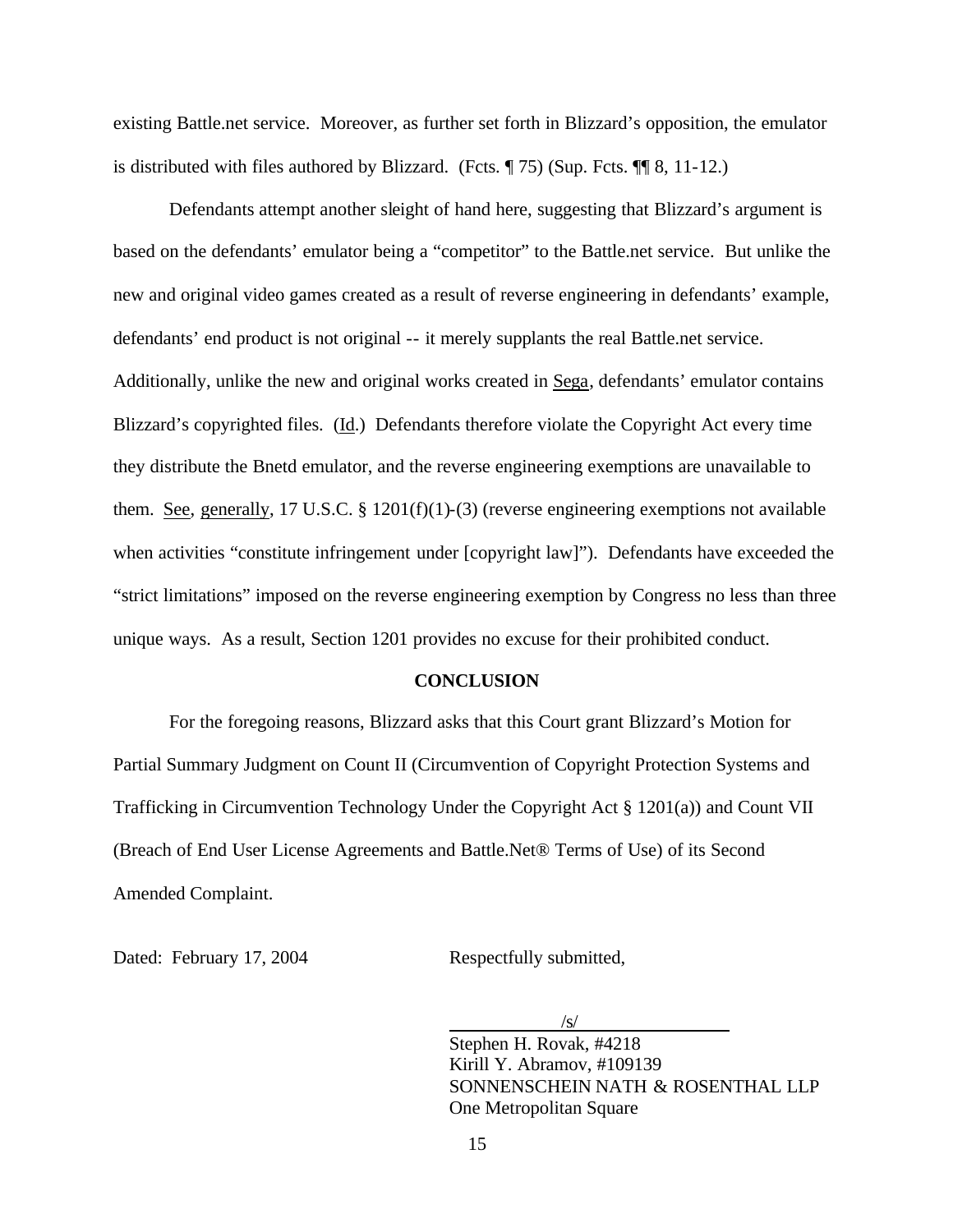Suite 3000 St. Louis, Missouri 63102 Telephone: (314) 241-1800 Facsimile: (314) 259-5959

Carol Anne Been, *pro hac vice* Gerald E. Fradin, *pro hac vice* S. Roberts Carter III, *pro hac vice* SONNENSCHEIN NATH & ROSENTHAL LLP 233 South Wacker Drive 8000 Sears Tower Chicago, Illinois 60606 Telephone: (312) 876-8000 Facsimile: (312) 876-7934

Attorneys for Plaintiffs Davidson & Associates, Inc., D.B.A. Blizzard Entertainment, and Vivendi Universal Games, Inc.